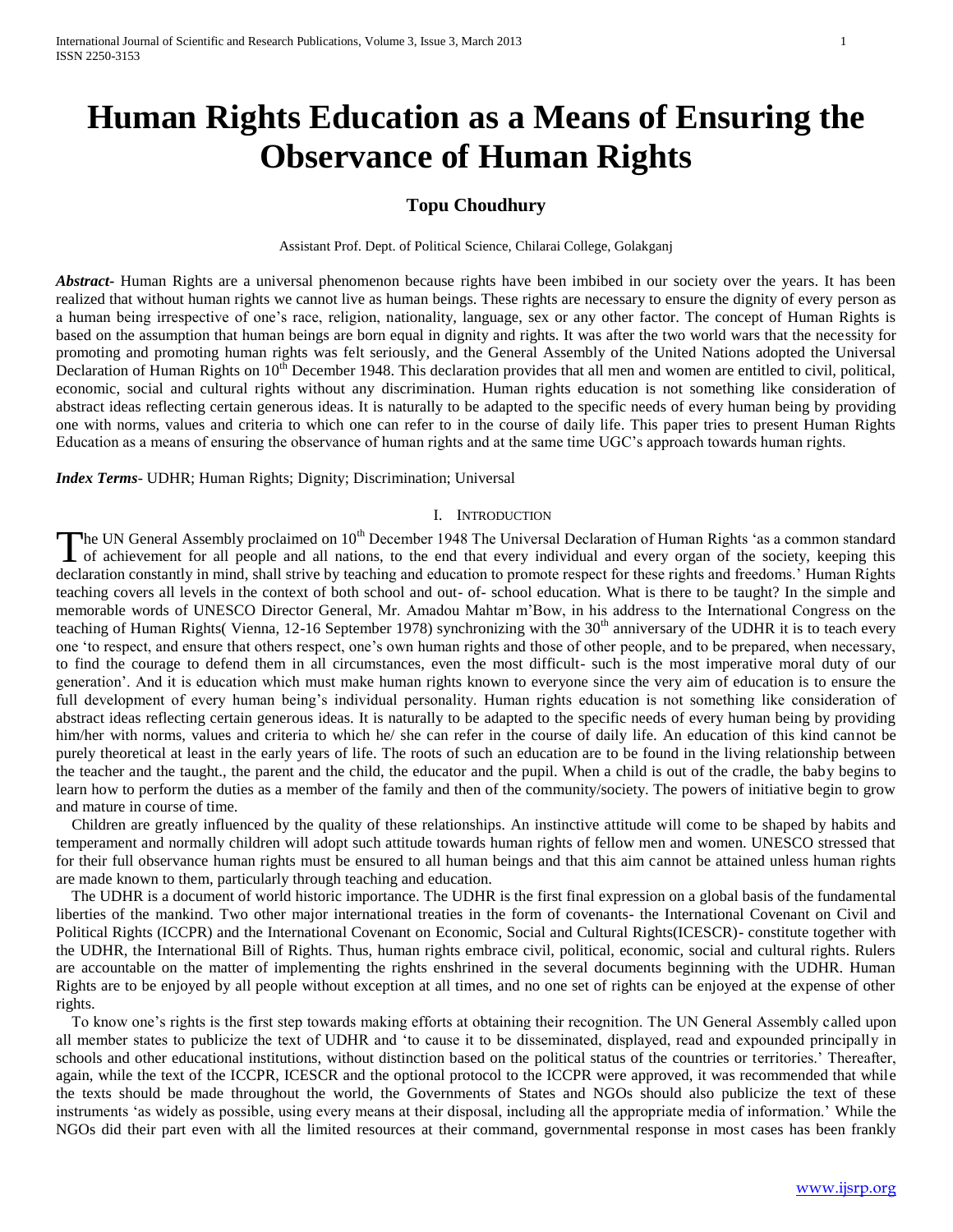negative. By their studied silence, governments sought to hide facts regarding the approved and acknowledged human rights from the people. More than fifty years back, UN Member States pledged themselves 'to achieve, in cooperation with the UN, the promotion of universal respect for and observance of human rights and fundamental freedoms' for all without distinction as to race, sex, language or religion. But fifty years after the UDHR regime, governments have been found sorely wanting in respecting human rights, nay governments more often than not, treated human rights with contempt. Human rights teaching has not proceeded in the manner setforth in the UDHR. After World War II, there has been no global war so far, but there have been a good many localized general wars whether in the Cold War period or thereafter. Wars meant war crimes and genocide, evidenced so very cruelly in some former Soviet Republics, former Yugoslavia, Rwanda , etc. Human rights continue to be violated. Basic economic and social rights are denied to many, particularly in the Third World countries, marked by rising illiteracy, poverty, homelessness and hunger, and denial of access to rights to education, employment , health care and social security facilities.

 The list of negatives appears to be unending. The very first sentence of Article 1 of the 30 article UDHR states: 'All human beings are born free and equal in dignity and rights'. But the truth is that the dignity of men and women in a large majority of cases is callously disregarded practically in every part of the world because of the existence of political, economic or social conditions which deny them the right to education, equality of opportunity and sometimes the most elementary standards of well- being or in even more tragic circumstances, is trampled on by the forces of oppression which do no hesitate to resort to violence, torture and murder in order to perpetuate an unjust social order.' As far as India is concerned, its human rights record has indeed been disappointing. With the operation of several black laws, tyranny and terror served as the keynote of governmental record vis-a- vis the human rights situation. Faced with organized human rights movement and international pressure, the Government of India had to move Parliament and thus, THE PROTECTION OF HUMAN RIGHTS ACT 1993 has to be cleared. The setting up of the National Human Rights Commission(NHRC) and the establishment thereafter of around half a dozen State HRCs have been positive steps. NHRC made some powerful interventions in defense of citizens' human rights. But, then, it is wholly powerless to deal with complaints of violation of human rights by members of the armed forces: it can only seek reports thereon from the Central Government and make recommendations to it. The NHRC cannot do anything to stop army atrocities: this is the tragic experience of the people in several parts of the country, more particularly in several states of the North- East. The Act needs a basic restructuring, particularly after India's ratification, at the instance of the NHRC, of the international convention against Torture and other Cruel Inhuman or Degrading Treatment or punishment. It is good to know that the NHRC itself has set up a review panel to suggest appropriate changes for amendments to the Act of 1993. But without bringing human rights violations by members of the armed forces within its purview, NRHC or State HRC cannot reasonably be expected to deliver the goods.

## II. THE TEACHING OF HUMAN RIGHTS

 Education is one of the primary human rights. It is the one right which largely conditions in a very substantial manner all other rights. Article 26 of the UDHR relates to education. On the eve of the thirtieth anniversary of the Universal Declaration of Human Rights, UNESCO convened the first International Congress on the Teaching of Human Rights(Vienna,12-16 September 1978).

 The document gives an outline for the development of substantial programmes in the field of human rights teaching and education. The ten principles and considerations of the document lays stress on the indivisibility of different categories of human rights as also the need for teaching about human rights at all levels of education, including out of school settings. The ten principles and considerations serving as guidelines may be summarized as follows:

- 1. Human rights education and teaching should be based on the principles which underline the UN Charter, the UDHR, the International Covenants on Human Rights, and other international human rights instruments…… equal emphasis should be placed on economic, social, cultural, civil and political rights as well as individual and collective rights. The indivisibility of all human rights should be recognized.
- 2. The concept of human rights should not be formulated in traditional or classical terms alone; this should include the historical experience and contributions of all people having particular regard to major contemporary problems like self- determination and all forms of discrimination and exploitation.
- 3. Human rights education must aim at:
	- Fostering the attitudes of tolerance, respect and solidarity inherent in human rights
	- Providing knowledge about human rights, in both their national and international dimensions and the institutions established for their implementation.
	- Developing the individual's awareness of the ways and means by which human rights can be translated into social and political reality at both national and international levels.
- 4. Education makes an individual aware of his/her rights. At the same time instill respect for the rights of others.
- 5. Constant care should be taken to create awareness about the close relationship between human rights and development and peace including inter alia disarmament.
- 6. Human rights must be seen as an aspect of professional, ethical and social responsibility in all fields of research, study, teaching and work.
- 7. Human rights education and teaching should stress that a new international economic, social and cultural order is essential to enable all people to enjoy their human rights and to promote and facilitate education on human rights at all levels in all countries.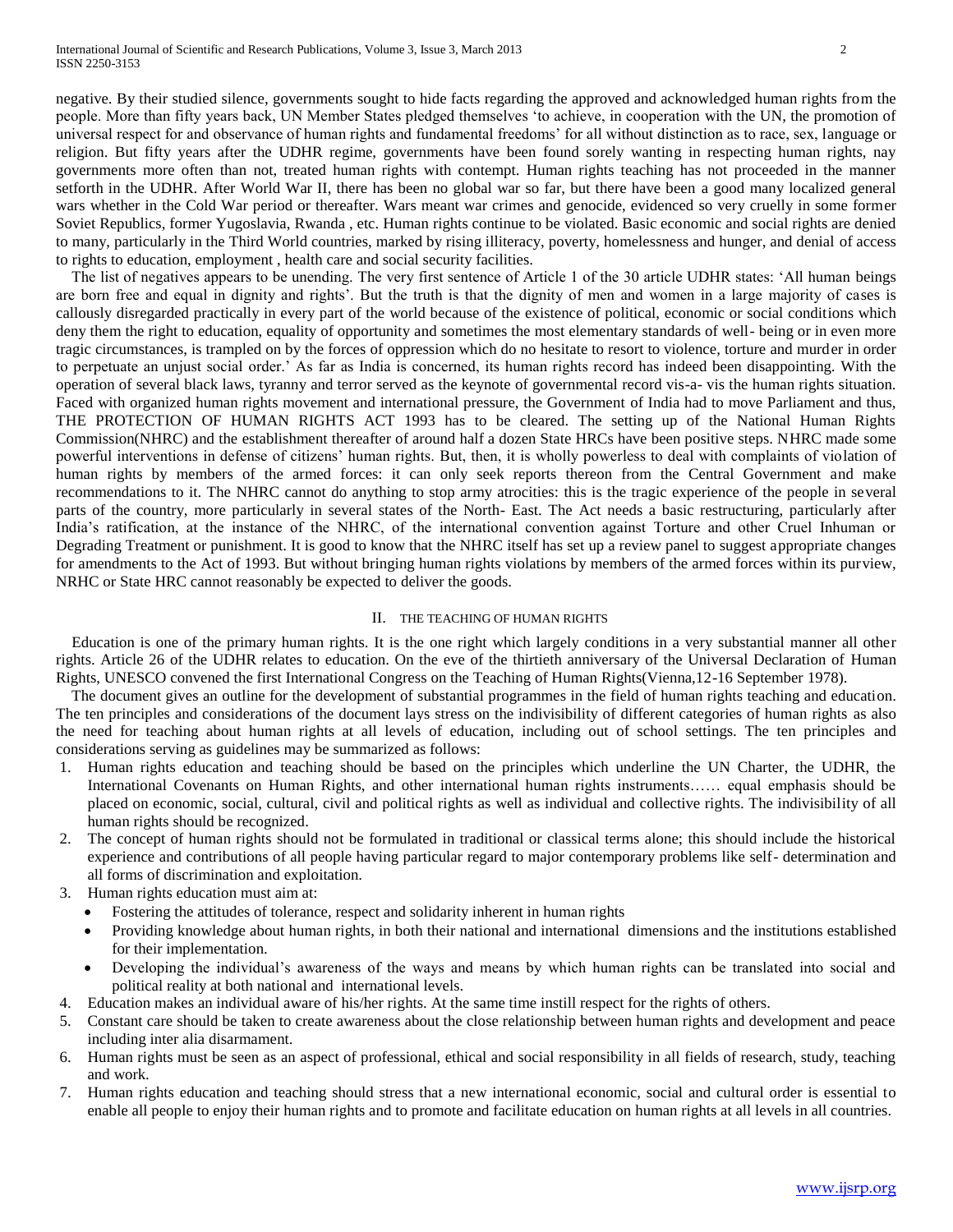- 8. Human rights must be taught at all level of the educational system, as well as in out of school settings, including the family, and in continuing education programmes including literacy and post- literacy programmes.
- 9. Human rights should also be taught as a subject integrated in the appropriate disciplines and in particular fields such as philosophy, political science, law and theology, they should be taught as an independent course.
- 10. To enable the teacher of human rights to carry out his/her task properly, it is particularly important his/her personal integrity and freedom of expression be guaranteed.

The Annex to the document explains in details the Programmes, Teaching materials, Methods and Structures. The sub-theme on human rights education of this Seminar may include some interaction on this UNESCO document as well as the UGC document on human rights education.

#### III. UGC'S APPROACH TO HUMAN RIGHTS EDUCATION

 UGC's Ninth Plan Approach To Promotion of Human Rights Education(HRE) in Universities and Colleges is a very studied and comprehensive document covering as it does the latest developments in the field even while laying down a detailed set of guidelines for implementation of the scheme of HRE in the University system embracing all the dimensions of the system. It adds to our insight and understanding of the subject. The introduction to the document analyzes the concept of human rights in its expanding comprehension and explains in clear terms the goal of evolving human rights culture, noting, at the same time, the existing deficiencies in the area of human rights teaching. The 'Preview' section is a stock- taking exercise: while the factual position of the state of HRE has been given, it says that the whole teaching and learning of human rights in India in the early 60s and 70s was kept linked to the international ethos. Thus, the document says: ' the context of human rights studies in India got metamorphosed with the highlighting of the gross violations of human rights of the weaker sections, cases of custodial violence, mass detentions without trial, bonded and child labour, environmental degradation and the like which were brought into public attention essentially through NGOs, the media and the public interest litigations. The publicity of the work of the National Human Rights Commission(NHRC) also contributed to this new ethos. The human rights educators in India today, therefore, feel convinced that grassroots and indigenous orientation, focus on local human rights problems of deprived sections of the society is much more important than the mere projection of international human rights conventions and norms. This change of focus is extremely significant and needs to be crystallized in human rights education of the future.

 The section on ' Perspective for Human Rights Education' highlights inter alia, the fact that 'cultivation and promotion of human rights culture is the sine qua non for smooth functioning of organs of a democratic state, and for the kind of development that results into over all development of each member of society'. Further, a very important point has been made: 'one of the greatest challenges of today's time in pluralistic societies like India is the rising conflicts and tensions in the name of particularistic loyalties to caste, religion, one's own region or language. Such a situation is not in accord with the concept of unity in diversity and poses a threat to human rights as well as to principles of democracy and rule of law. It is imperative that people realize the positive social and cultural value of diversity rather than treating it as a source of conflict. The human rights education must imbibe the understanding, tolerance and respect for differences and diversities; further, ' human rights education has to be the catalyst in bringing about attitudinal and social change'

 Interestingly enough, the 'Objectives and Strategies' section of the UGC document is also a ten- point statement(4.1-4.9 1) in line with the ten principles and considerations of the UNESCO document referred to earlier. This and the 'Scope and broad contents of human rights courses. Deserve to be discussed at length. Other sections have been devoted to Curriculum Development: Compilation of Teaching Materials; Development of Teaching Methods; Research; Field Action and Outreach; Training of Teachers; Coordination with NHRC and State HRCs; Human Rights Education Centre/Cell, and Financial Support. This very short summary of the UGC scheme is no substitute for personal reading of the document by teachers, students and University and College administrators with a view to meaningful implementation of the scheme. The State Government has also to bear its share of responsibility in this regard.

#### IV. CONCLUSION

 The running thread of this presentation is promotion of human rights education as a means of ensuring the observance of these rights in the interest of this generation to come. Science and technology have opened up tremendous prospects practically all along the line for material progress. Peaceful conditions should ensure a just social order for all human beings all over the world. National and regional efforts are to be directed at sharing the benefits of progress on an equitable basis.

 Before we conclude, we may refer to another matter of vital significance for the advance of the society. We have spoken of women's rights or, better still, human rights as a whole constituting of women's rights. The next logical step after 33% reservation of seats for women in Panchayati Raj Institutions( PRI) upto and including the district level was to extend the same at the level of the Lok Sabha and State Assemblies. This would change the status quo. Actually the reservation of seats or the quota should be increased so that representation of women in the legislative bodies at the state and national levels bears relationship to their position in the total population of the country. The quota bill as introduced in the Lok Sabha more than once should have been cleared in 1996 or at least by the International Women's Day on 8 March 1997 as demanded by women's organizations. Patriarchy ordained that this must not happen and hence, this tamasha about the quota bill. Society would be better place to live in if both the male and female views are given equal importance. Democracy is functional only when citizens, both men and women, are political equal.